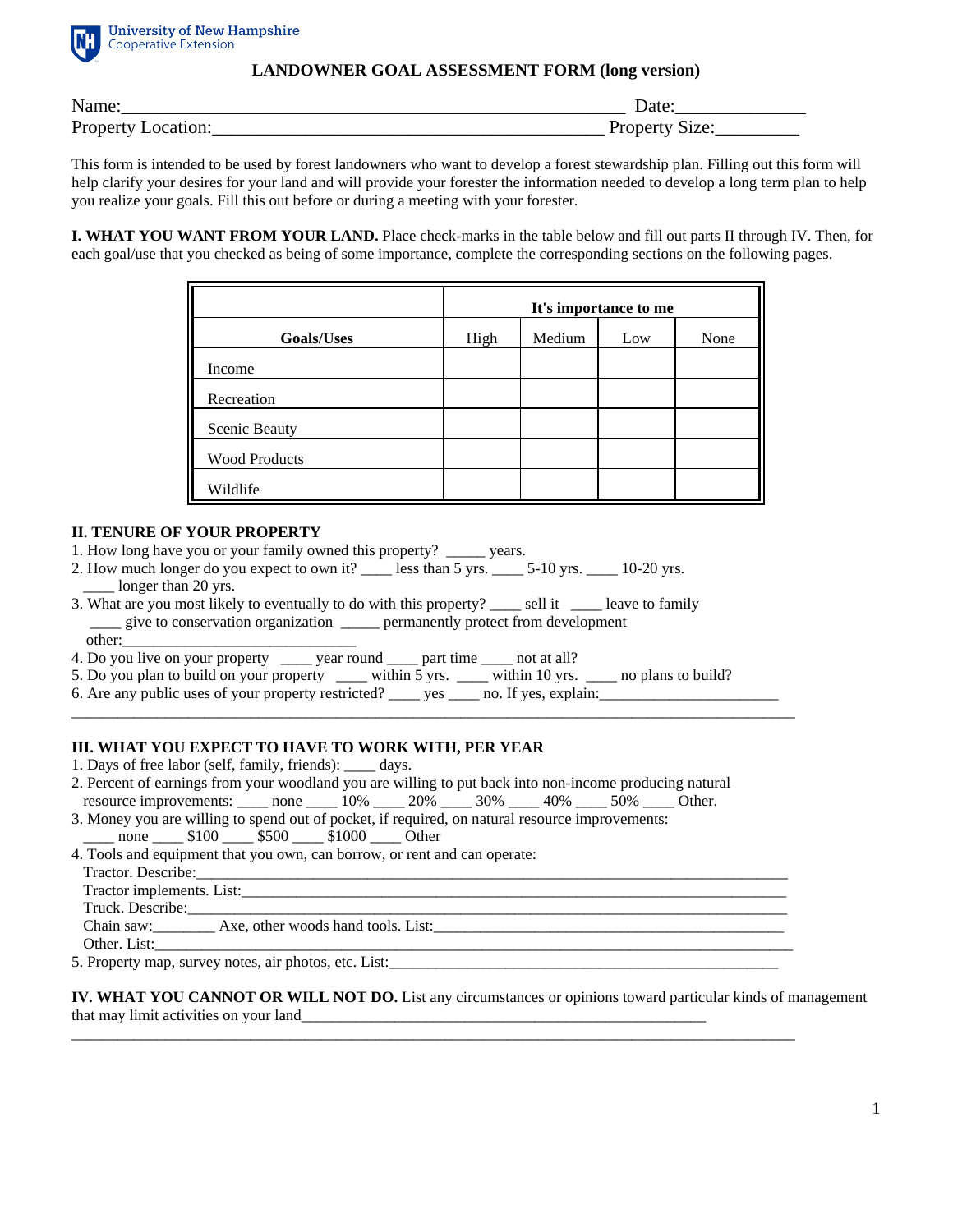\_\_\_\_\_\_\_\_\_\_\_\_\_\_\_\_\_\_\_\_\_\_\_\_\_\_\_\_\_\_\_\_\_\_\_\_\_\_\_\_\_\_\_\_\_\_\_\_\_\_\_\_\_\_\_\_\_\_\_\_\_\_\_\_\_\_\_\_\_\_\_\_\_\_\_\_\_\_\_\_\_\_\_\_\_\_\_\_\_\_\_\_\_\_\_\_\_\_\_

 $\_$  , and the set of the set of the set of the set of the set of the set of the set of the set of the set of the set of the set of the set of the set of the set of the set of the set of the set of the set of the set of th

**V. INCOME.** How much income do you expect or want from your land in the future?

What types of activities do you expect will generate this income? (ie. selling wood or gravel; user fees; crop production; etc.)\_\_\_\_\_\_\_\_\_\_\_\_\_\_\_\_\_\_\_\_\_\_\_\_\_\_\_\_\_\_\_\_\_\_\_\_\_\_\_\_\_\_\_\_\_\_\_\_\_\_\_\_\_\_\_\_\_\_\_\_\_\_\_\_\_\_\_\_\_\_\_\_\_\_\_\_\_\_\_\_\_\_\_\_\_\_\_\_\_\_\_\_\_\_\_

**VI. RECREATION.** This section directly concerns the time that you, your family and your visitors spend and wish to spend in recreation on your land. It indirectly concerns the recreational resources of your land; water and wildlife for example.

| Recreation activity on your<br>land | Importance |     | Season of the Year |        |      |      |        |
|-------------------------------------|------------|-----|--------------------|--------|------|------|--------|
|                                     | High       | Low | None               | Spring | Sum. | Fall | Winter |
| Hiking/Casual Walking               |            |     |                    |        |      |      |        |
| *Trail Riding Activities            |            |     |                    |        |      |      |        |
| <b>Cross Country Skiing</b>         |            |     |                    |        |      |      |        |
| Camping                             |            |     |                    |        |      |      |        |
| Picnicking                          |            |     |                    |        |      |      |        |
| *Water Related Activities           |            |     |                    |        |      |      |        |
| Hunting                             |            |     |                    |        |      |      |        |
| Trapping                            |            |     |                    |        |      |      |        |
| Nature Study/Watching Wildlife      |            |     |                    |        |      |      |        |
| *Collecting (ie. berries, boughs)   |            |     |                    |        |      |      |        |
| Other Activities                    |            |     |                    |        |      |      |        |
| $\ast$                              |            |     |                    |        |      |      |        |
| ∗                                   |            |     |                    |        |      |      |        |
| *                                   |            |     |                    |        |      |      |        |

 $*$  Explain:  $\overline{\phantom{a}}$ 

**VII. SCENIC BEAUTY.** This section is to help determine your feelings and concerns as well as recognize opportunities for management of the scenic beauty of your property. Scenic beauty relates to specific features such as views, trees or stands with unique character, canopy effects along a trail or road, or perhaps the ability to view into a stand. Scenic beauty may also relate to the combined effects of different communities, such as open fields, softwood and hardwood stands, and the creation of different age classes or heights in trees.

- 1. How important was scenic beauty when you originally purchased this property? \_\_\_\_ High \_\_\_\_ Low \_\_\_\_ Not important
- 2. How important is it to you now? \_\_\_\_\_ High \_\_\_\_\_ Low \_\_\_\_\_ Not important
- 3. Do you have a preference for treating the residue (slash) created by harvesting? \_\_\_\_ No preference \_\_\_\_ Complete removal \_\_\_\_ Lop and Scatter \_\_\_\_ Chipping
- 4. What approach do you prefer for maintaining openings and vistas? \_\_\_\_ Mowing \_\_\_\_ Brushing \_\_\_\_ Herbicides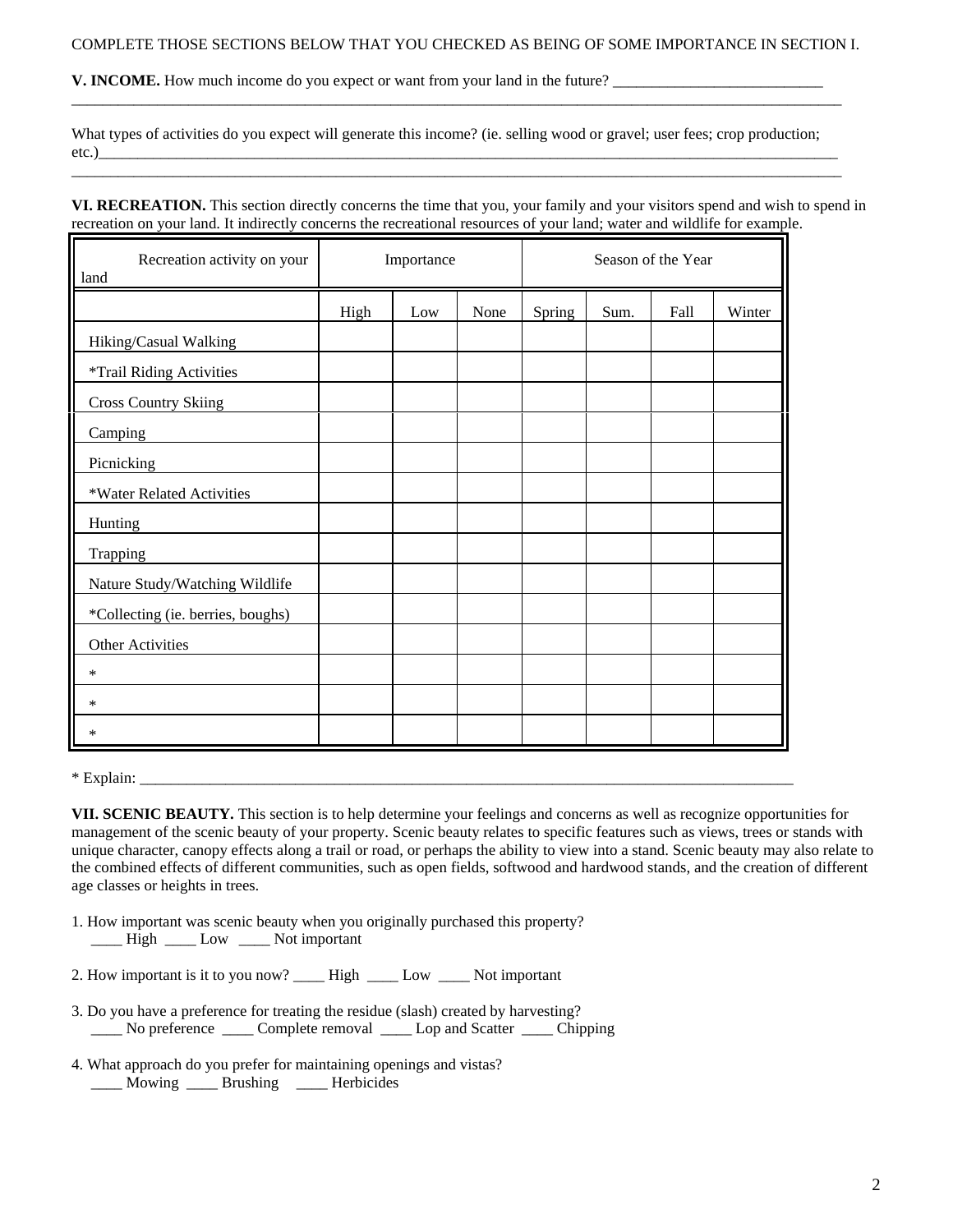On a map of your property, mark and label (ie. PV1, PV2, etc.) the approximate location of any of the following types of features or views (include arrow direction of view) that are important to you. Briefly describe below what you would like done with each (such as: create or open up view; maintain as is; let it grow; change in some way, etc.)

Mark on the map:

EV - Existing view (on or off property) PV - Potential views UV - Undesirable views SF - Special vegetative features (ie. canopy effects, fall color, open areas, old growth, etc.) UC - Trees with unique character (ie. majestic, unusual branching, etc.) CF - Cultural features (ie. stone walls, fences, old buildings, etc.) 1. 2. 3. 4. 5. 6. 7.

**VII. WOOD PRODUCTS.** This section distinguishes between managing wood products for sale and for your own use. If you want to do both, fill out both parts of this form. Other products include fenceposts, Christmas trees, and maple syrup/sugar.

| <b>Managing for sale:</b>                                                              | Yes | N <sub>0</sub> | Don't Know |
|----------------------------------------------------------------------------------------|-----|----------------|------------|
| 1. Have you ever sold sawlogs, pulp, or firewood?                                      |     |                |            |
| 2. Do you expect to have these products to sell within 5 years?                        |     |                |            |
| 3. If yes, is some of it sawtimber $(11 + \text{inch diameter})$ ?                     |     |                |            |
| 4. Do you prefer making one large sale? or                                             |     |                |            |
| 5. Do you prefer making smaller sales periodically?                                    |     |                |            |
| *6. Is there any logging practice you will not allow?                                  |     |                |            |
| *7. Have you ever sold tree products other than timber?                                |     |                |            |
| 8. Do you expect to have such products to sell within 5 yrs?                           |     |                |            |
| 9. Have you ever done any precommercial forestry work, such as<br>thinning or pruning? |     |                |            |
| 10. Are you willing to thin or prune to increase the future value of your<br>woodland? |     |                |            |

\* Explain:\_\_\_\_\_\_\_\_\_\_\_\_\_\_\_\_\_\_\_\_\_\_\_\_\_\_\_\_\_\_\_\_\_\_\_\_\_\_\_\_\_\_\_\_\_\_\_\_\_\_\_\_\_\_\_\_\_\_\_\_\_\_\_\_\_\_\_\_\_\_\_\_\_\_\_\_\_\_\_\_\_\_\_\_\_\_

| <b>Product Wanted For Your Own Use</b> | Yes | Amount | When |
|----------------------------------------|-----|--------|------|
| . Firewood                             |     |        |      |
| 2. Lumber                              |     |        |      |
| Other                                  |     |        |      |